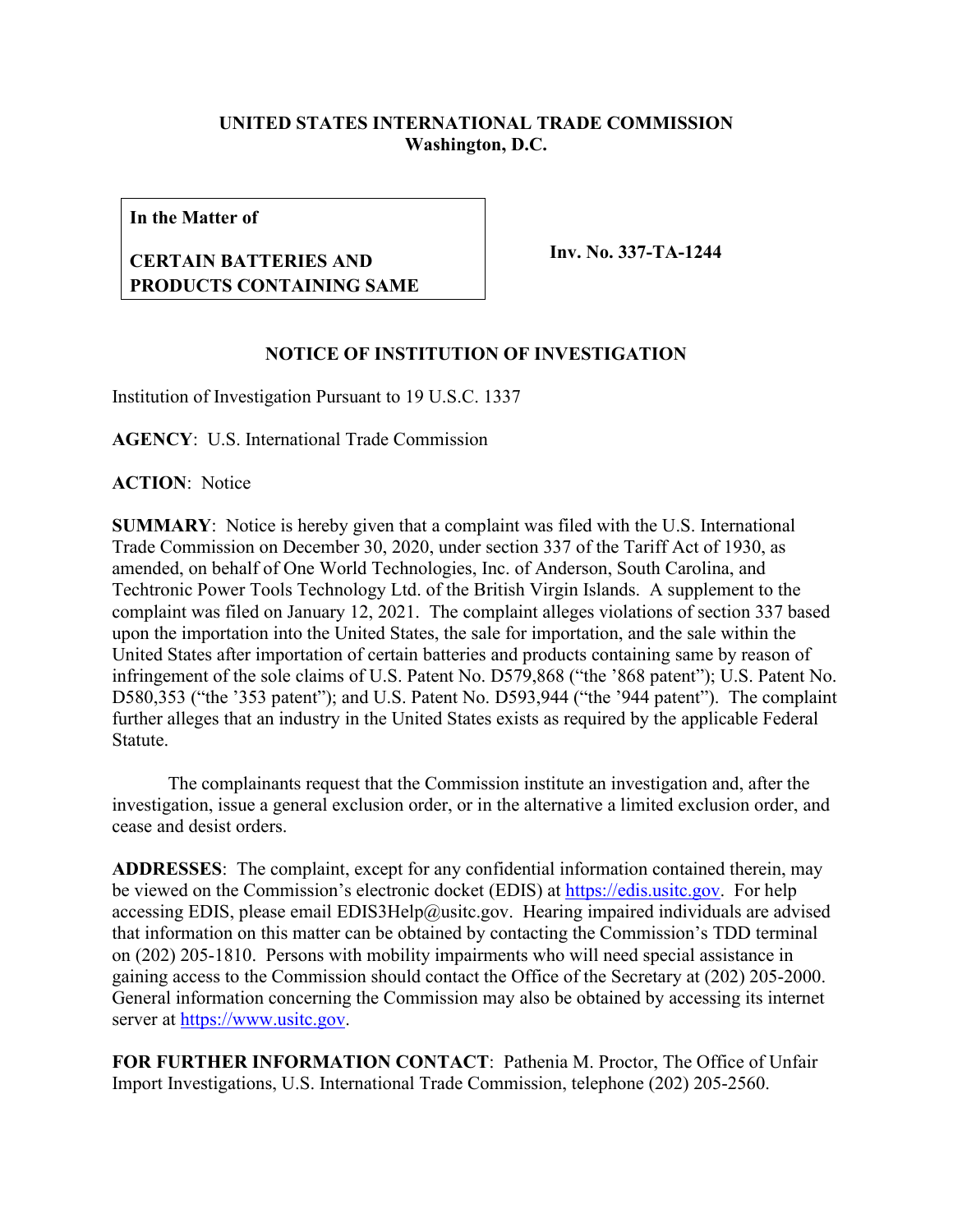## **SUPPLEMENTARY INFORMATION**:

**AUTHORITY**: The authority for institution of this investigation is contained in section 337 of the Tariff Act of 1930, as amended, 19 U.S.C. 1337, and in section 210.10 of the Commission's Rules of Practice and Procedure, 19 C.F.R. 210.10 (2020).

**SCOPE OF INVESTIGATION**: Having considered the complaint, the U.S. International Trade Commission, on January 29, 2021, **ORDERED THAT** –

(1) Pursuant to subsection (b) of section 337 of the Tariff Act of 1930, as amended, an investigation be instituted to determine whether there is a violation of subsection (a)(1)(B) of section 337 in the importation into the United States, the sale for importation, or the sale within the United States after importation of certain products identified in paragraph (2) by reason of infringement of the sole claim of the '868 patent; the sole claim of the '353 patent; and the sole claim of the '944 patent; and whether an industry in the United States exists as required by subsection (a)(2) of section 337;

(2) Pursuant to section 210.10(b)(1) of the Commission's Rules of Practice and Procedure, 19 C.F.R. 210.10(b)(1), the plain language description of the accused products or category of accused products, which defines the scope of the investigation, is "rechargeable battery packs intended for use with battery-powered products."

(3) For the purpose of the investigation so instituted, the following are hereby named as parties upon which this notice of investigation shall be served:

(a) The complainants are:

One World Technologies, Inc. 100 Innovation Way Anderson, South Carolina 29621

Techtronic Power Tools Technology Ltd. Trident Chambers, P.O. Box 146 Road Town, Tortola, British Virgin Islands

(b) The respondents are the following entities alleged to be in violation of section 337, and are the parties upon which the complaint is to be served:

> Darui Development Limited No. 34, Jiancha South Lane Xiaojiuya Street, Kuduer Town, Yakeshi, Neimenggu 022164, China

Dongguan Xinjitong Electronic Technology Co., Ltd. 27 Xiangrong Road, Songmushan,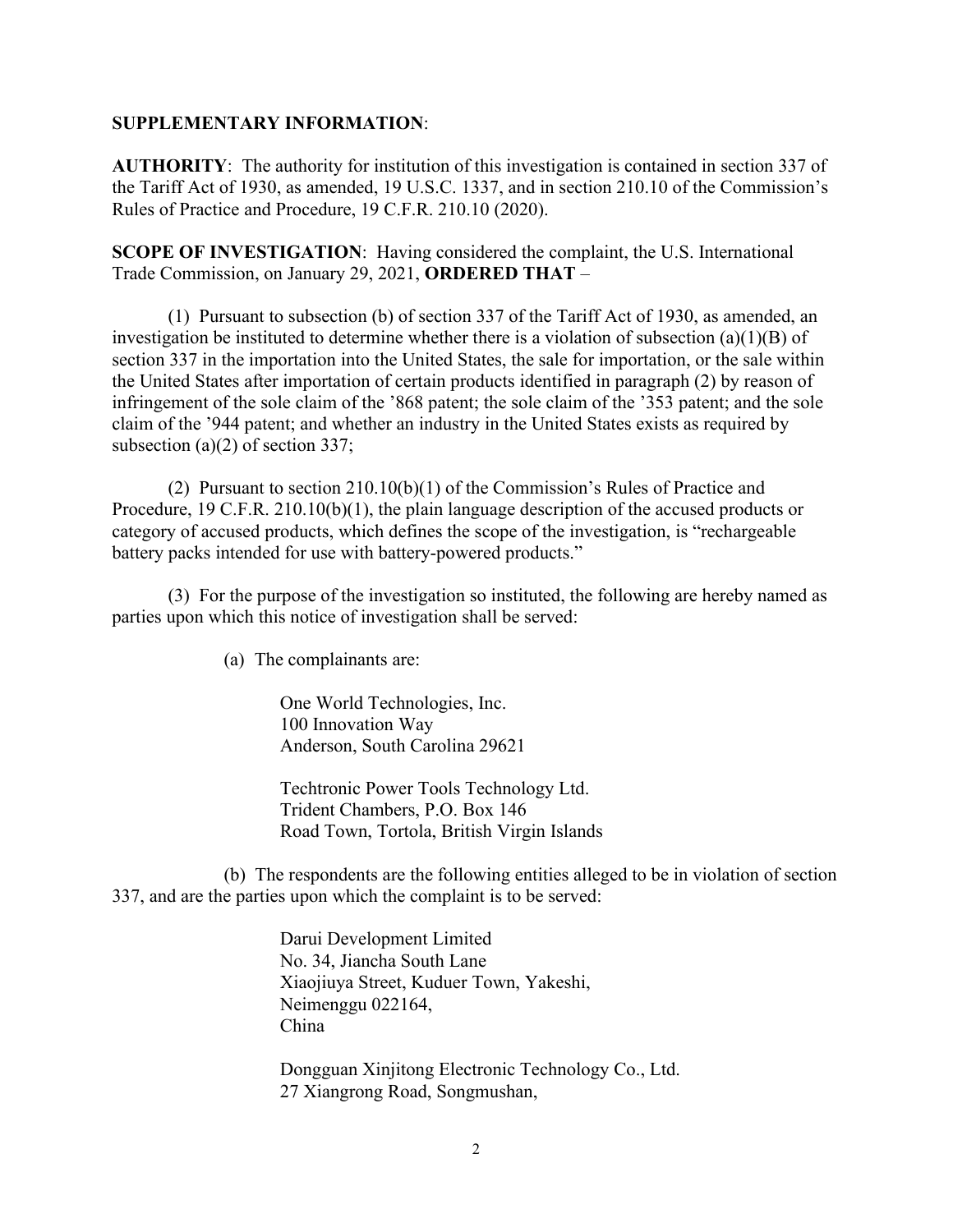Dalang Town, Dongguan City Guangdong 523795, China

Shenzhen Laipaili Electronics Co., Ltd. 1113B Huiyi Caifu Centre, No. 9 Zhongxin Road, Gaofeng Community, Dalang Street, Longhua New District, Shenzhen, Guangdong 518190, China

Shenzhen Liancheng Weiye Industrial Co., Ltd. Floor A152, Phase II Factory Building, Fuqiao Zone 3, Xinhe Community, Fuhai Street, Baoan District, Shenzhen, Guangdong 518133, China

Shenzhen MingYang Creation Electronic Co., Ltd. No. 4, 3F, Building 2, Huafeng Logistics Industry Park, Dayang Road, Dayangtian, Fuyong Street, Baoan District, Shenzhen, Guangdong 518103, China

Shenzhen Ollop Technology Co. Ltd. 602 Tongji Building, No. 555 Jihua Road, Bantian Street, Longgang District, Shenzhen, Guangdong 518129, China

Shenzhen Rich Hao Yuan Energy Technology Co., Ltd. 3rd Floor, Building A17, Fuqiao Industrial Park, Zone 3, Fuyong Street, Baoan District, Shenzhen, Guangdong 518103, China

Shenzhen Runsensheng Trading Co., Ltd. 2505, Building A, Xinghe World, No.1, Yabao Road, Bantian Street, Longgang District, Shenzhen, Guangdong 518129, China

Shenzhen Saen Trading Co., Ltd. No. A709 Guangfa Building, B804 Mabu Community, Xixiang Street, Baoan District, Shenzhen, Guangdong 518126, China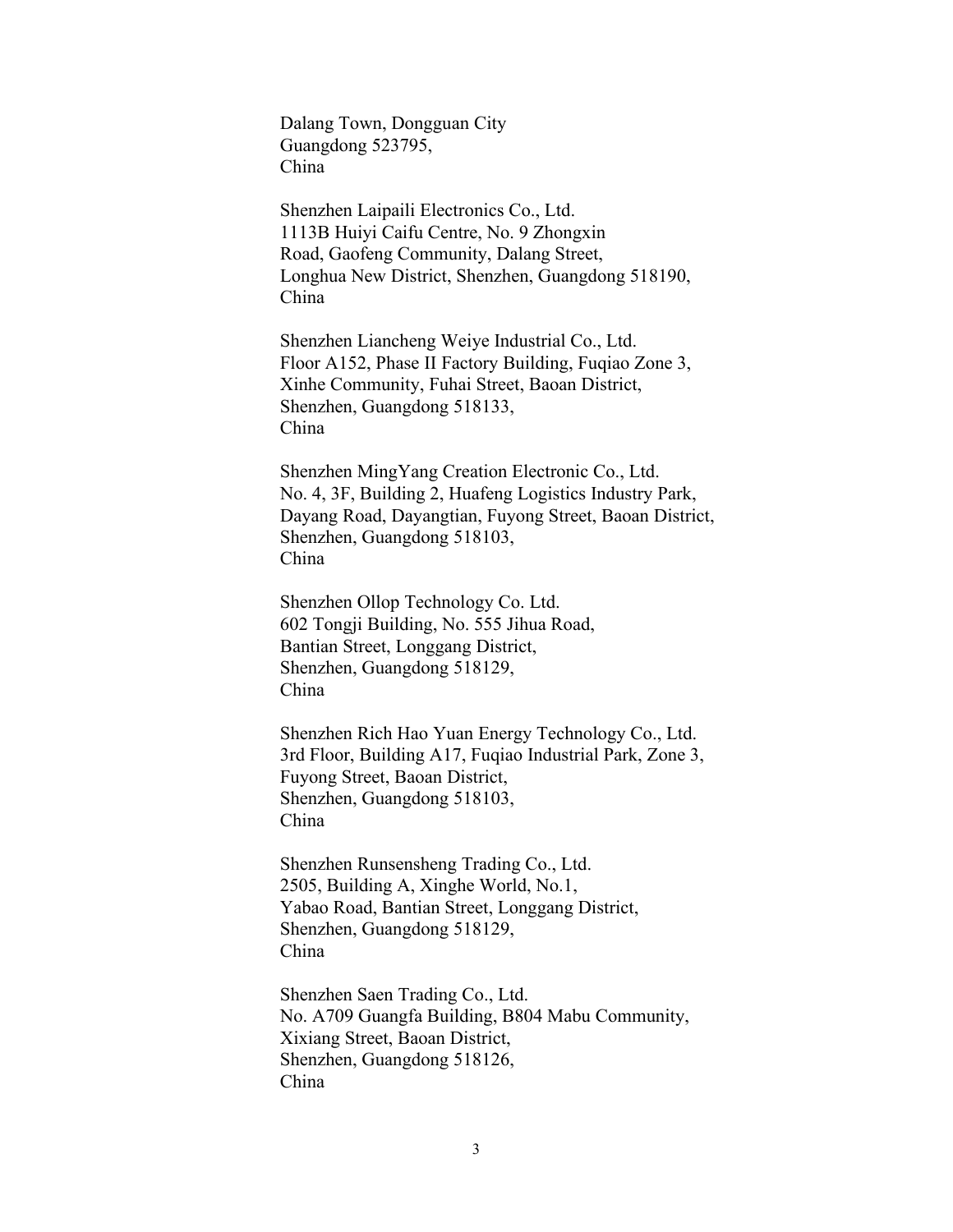Shenzhen Shengruixiang E-Commerce Co., Ltd. 302, Building 42, Chaoyang New Village, Minzhi Street, Longhua New District, Shenzhen, Guangdong 518131, China

Shenzhen Tuo Yu Technology Co., Ltd. 407, Guohong Shopping Plaza, No. 98, Meilong RD, Longhua ST, Longhua District, Shenzhen, Guangdong 518110, China

Shenzhen Uni-Sun Electronics Co., Ltd. 101 Building A, No. 43 Lan Er Road, Long Xin Community, Baolong Street, Longgang District, Shenzhen, Guangdong 518172, China

Shenzhen Vmartego Electronic Commerce Co., Ltd. 1901, No. 15-1, Haitian Road, Block A, Excellent Times Square, N23, Haiwang Community Xin'an Street, Bao'an District, Shenzhen, Guangdong 518101, China

(c) The Office of Unfair Import Investigations, U.S. International Trade Commission, 500 E Street, S.W., Suite 401, Washington, D.C. 20436; and

(4) For the investigation so instituted, the Chief Administrative Law Judge, U.S. International Trade Commission, shall designate the presiding Administrative Law Judge.

Responses to the complaint and the notice of investigation must be submitted by the named respondents in accordance with section 210.13 of the Commission's Rules of Practice and Procedure, 19 C.F.R. 210.13. Pursuant to 19 C.F.R. 201.16(e) and 210.13(a), as amended in 85 Fed. Reg. 15798 (March 19, 2020), such responses will be considered by the Commission if received not later than 20 days after the date of service by the complainants of the complaint and the notice of investigation. Extensions of time for submitting responses to the complaint and the notice of investigation will not be granted unless good cause therefor is shown.

Failure of a respondent to file a timely response to each allegation in the complaint and in this notice may be deemed to constitute a waiver of the right to appear and contest the allegations of the complaint and this notice, and to authorize the administrative law judge and the Commission, without further notice to the respondent, to find the facts to be as alleged in the complaint and this notice and to enter an initial determination and a final determination containing such findings, and may result in the issuance of an exclusion order or a cease and desist order or both directed against the respondent.